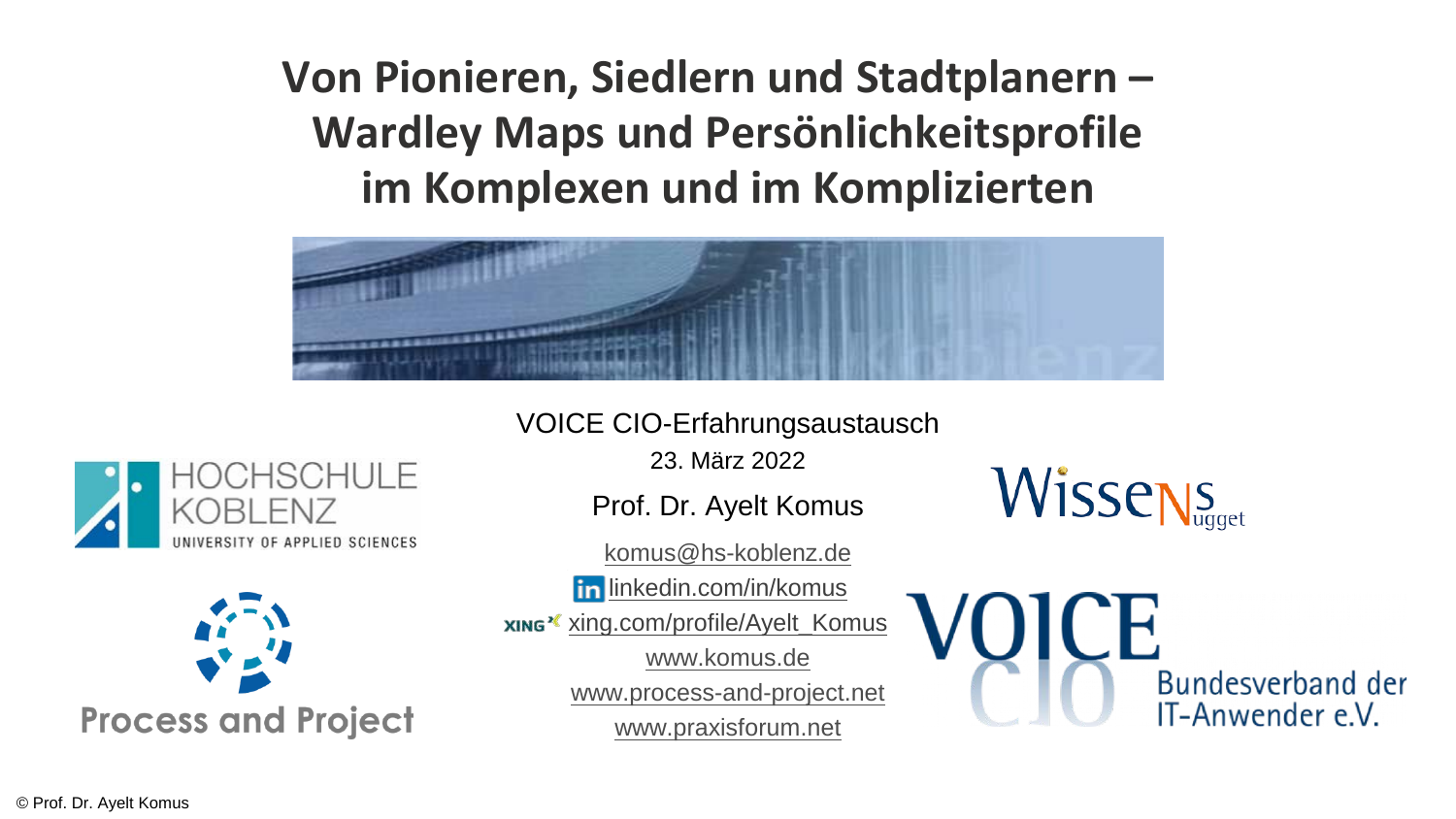### **From** ,,A long time ago" to ,,Three lanes moving slow"

*Well a long time ago came a man on a track Walking thirty miles with a sack on his back*

*And he put down his load where he thought it was the best Made a home in the wilderness He built a cabin and a winter store And he ploughed up the ground by the cold lake shore*

*Then came the churches, then came the schools Then came the lawyers, then came the rules …There's six lanes of traffic, Three lanes moving slow*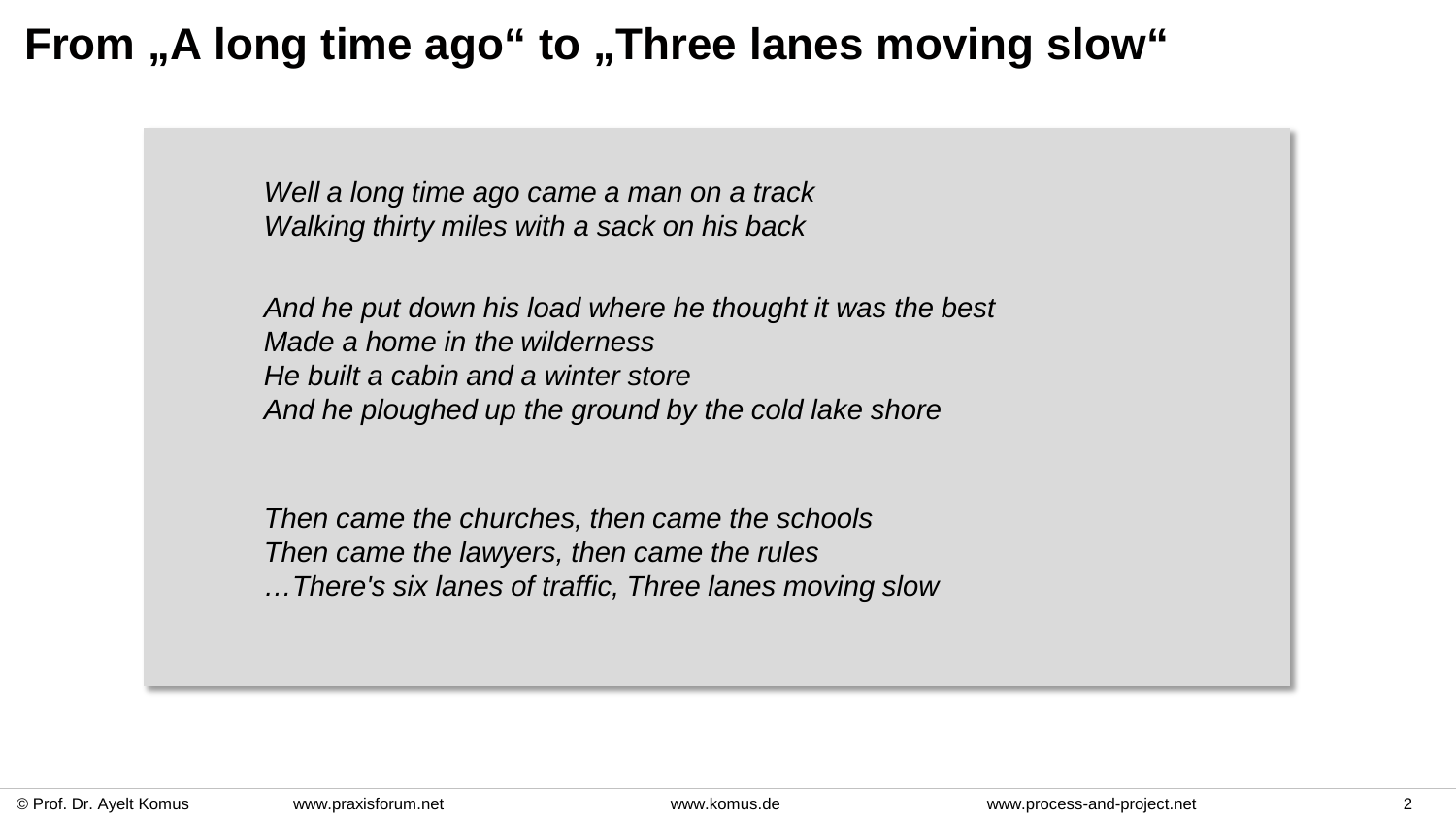### **From** , a long time ago" to , Three lanes moving slow"

*Well a long time ago came a man on a track Walking thirty miles with a sack on his back*

*And he put down his load where he thought it was the best Made a home in the wilderness He built a cabin and a winter store And he ploughed up the ground by the cold lake shore*



*Then came the churches, then came the schools Then came the lawyers, then came the rules …There's six lanes of traffic, Three lanes moving slow*

Dire Straits – Telegraph Road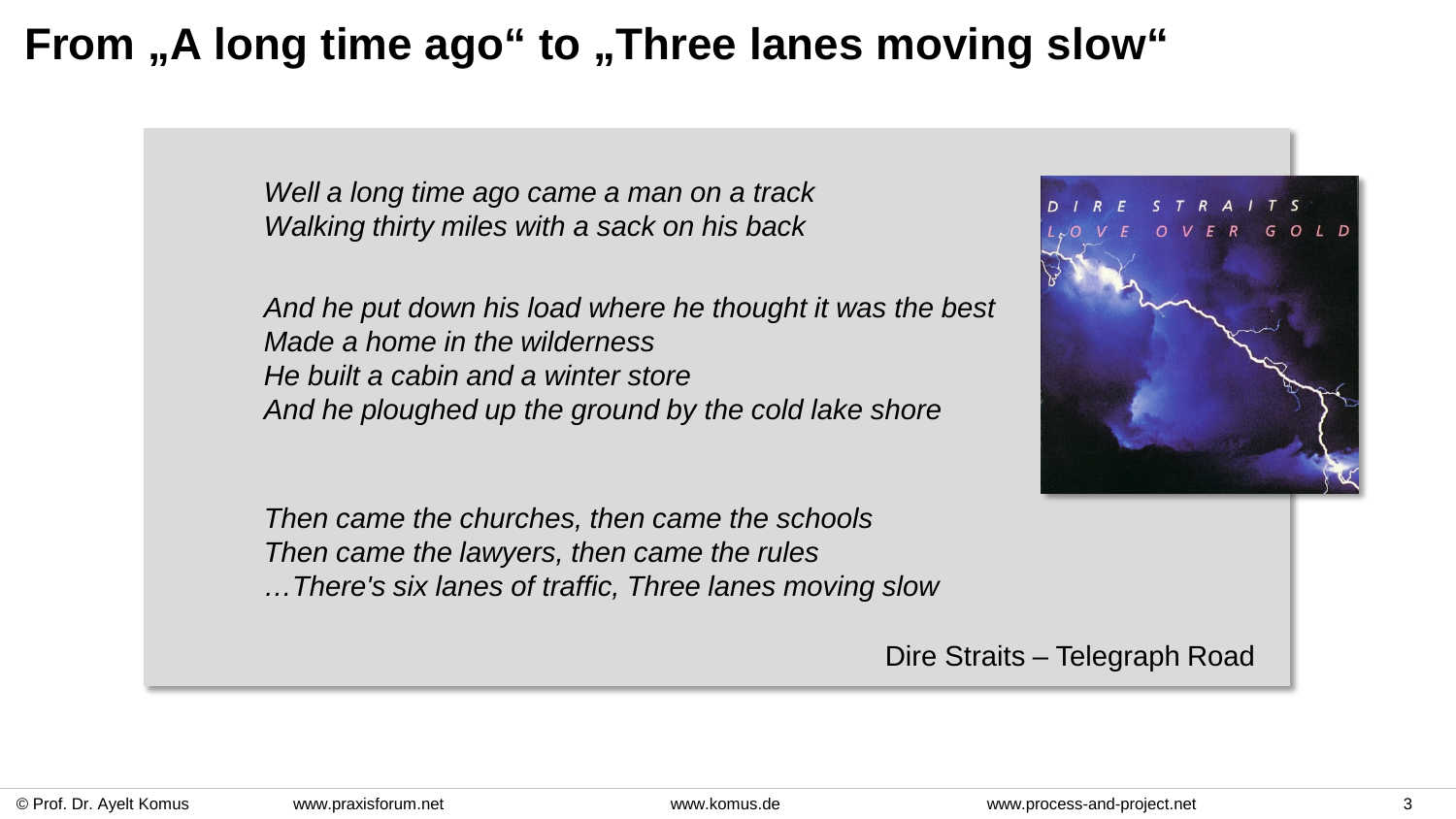# **From** , a long time ago" to , Three lanes moving slow"

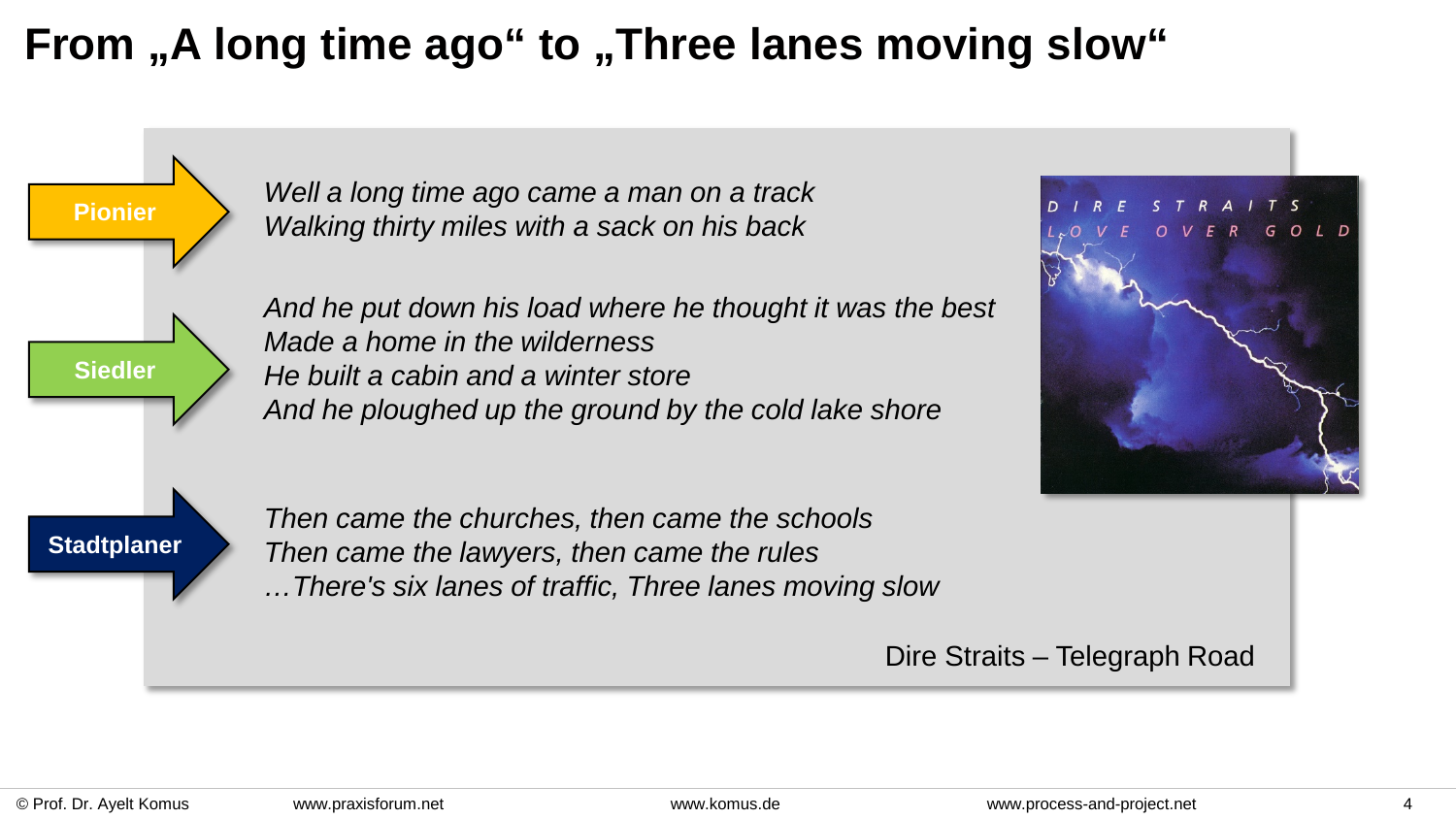### **Evolution von Technologien und Methoden**



**Gewissheit** 

Courtesy of Simon Wardley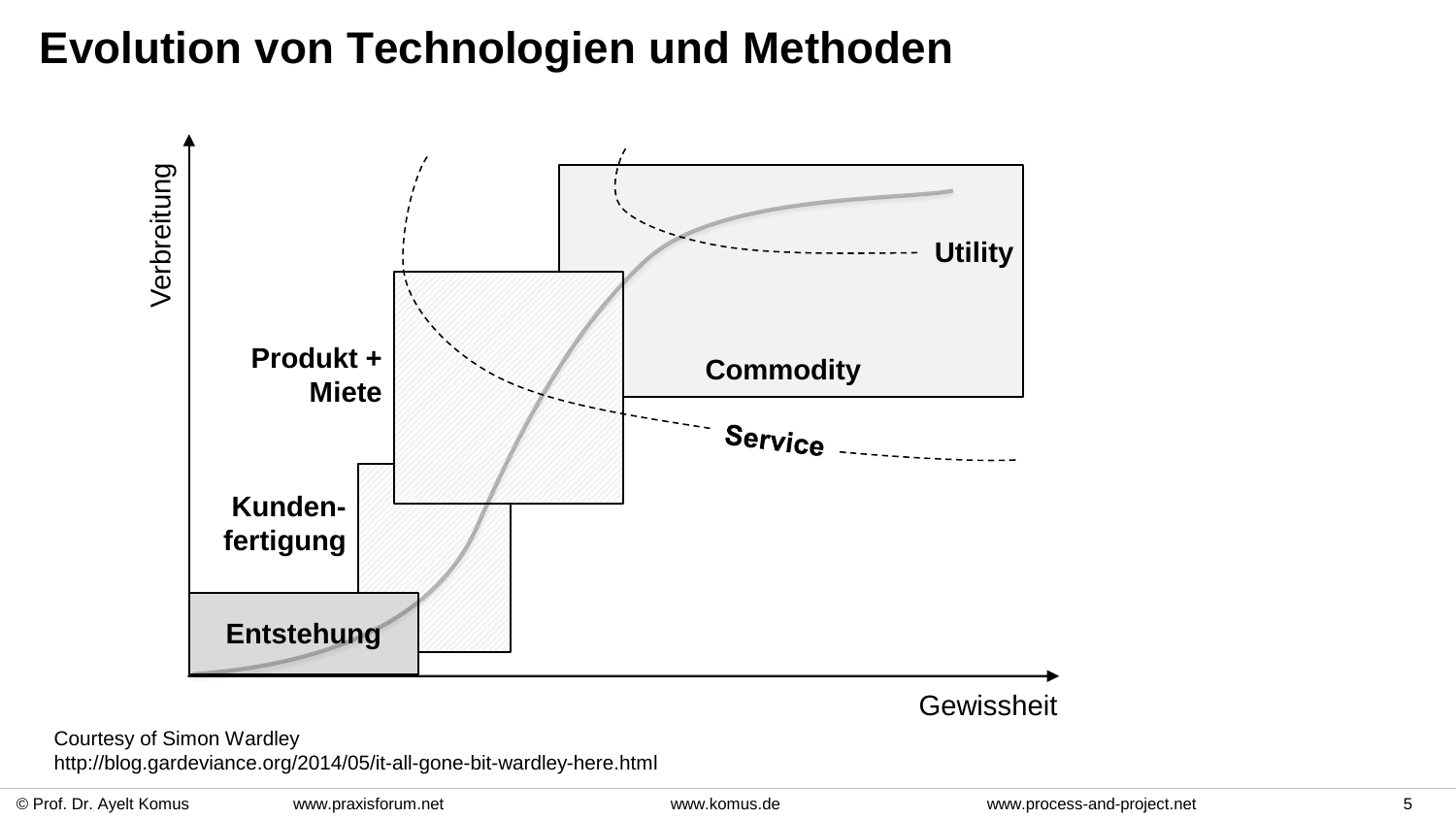## **Simon Wardley – Technologie von unerforscht bis industrialisiert**

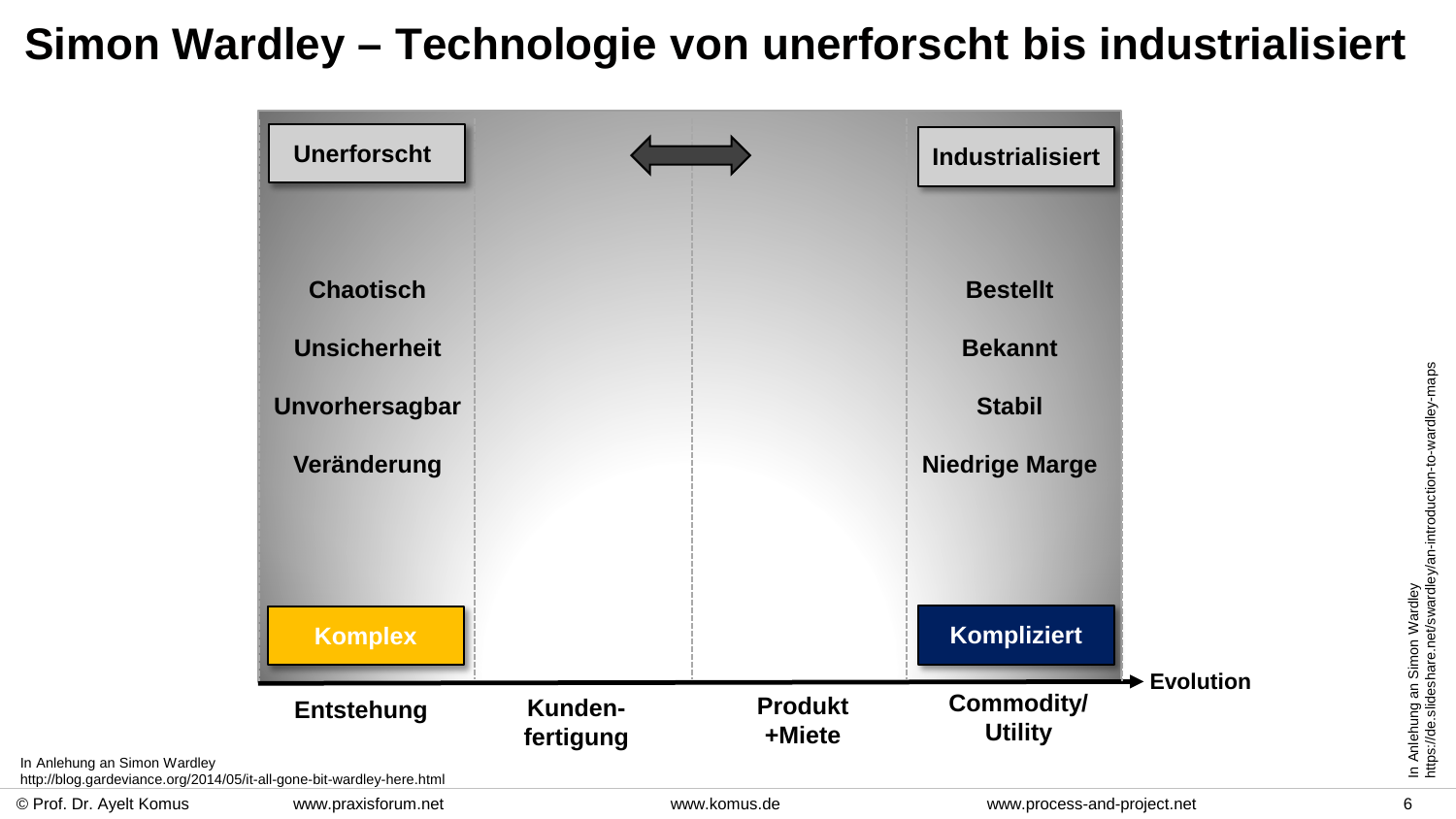## **Simon Wardley – Technologie von unerforscht bis industrialisiert**



© Prof. Dr. Ayelt Komus www.praxisforum.net www.komus.de www.process-and-project.net 7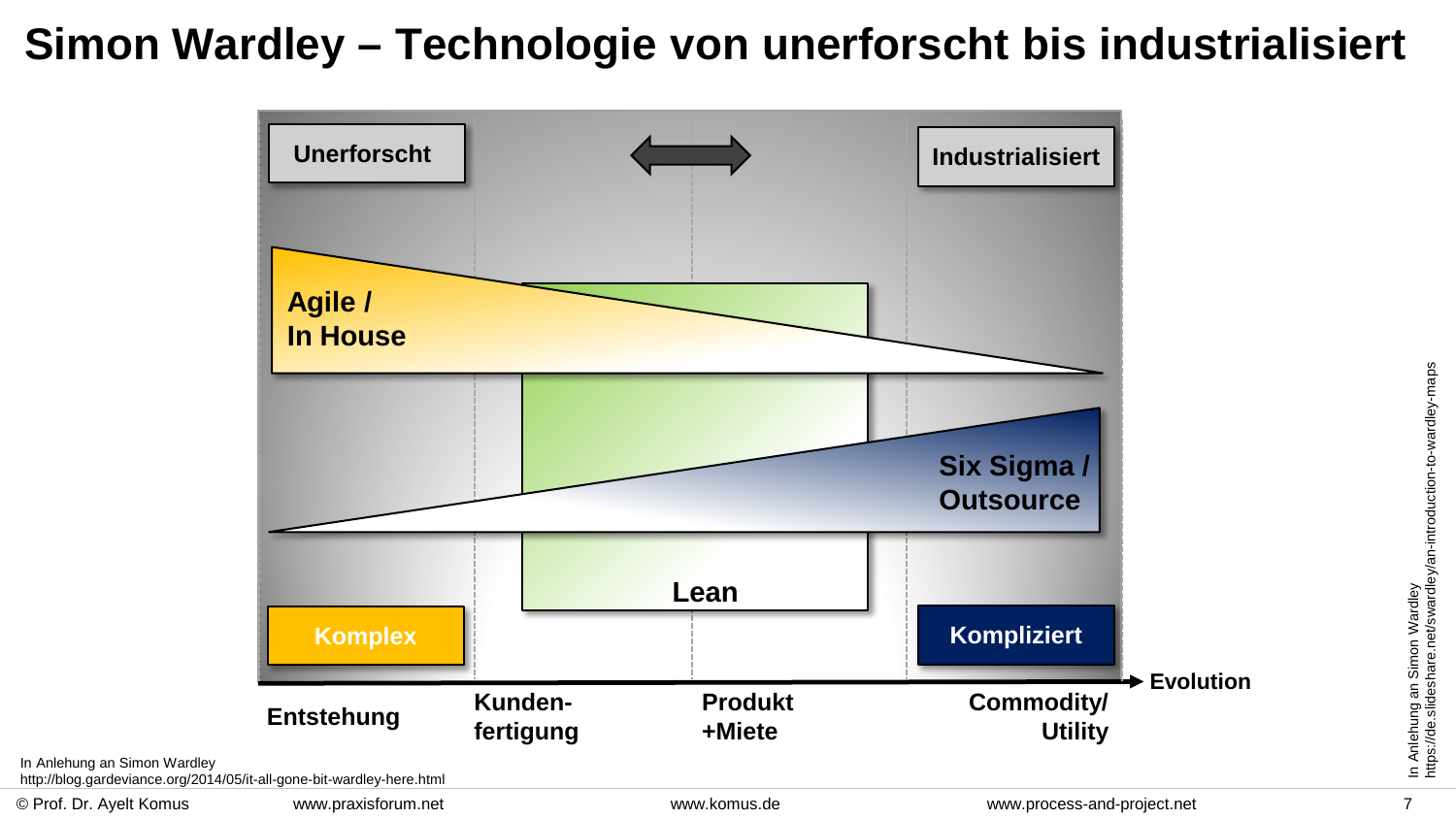## **Simon Wardley – Technologie von unerforscht bis industrialisiert**

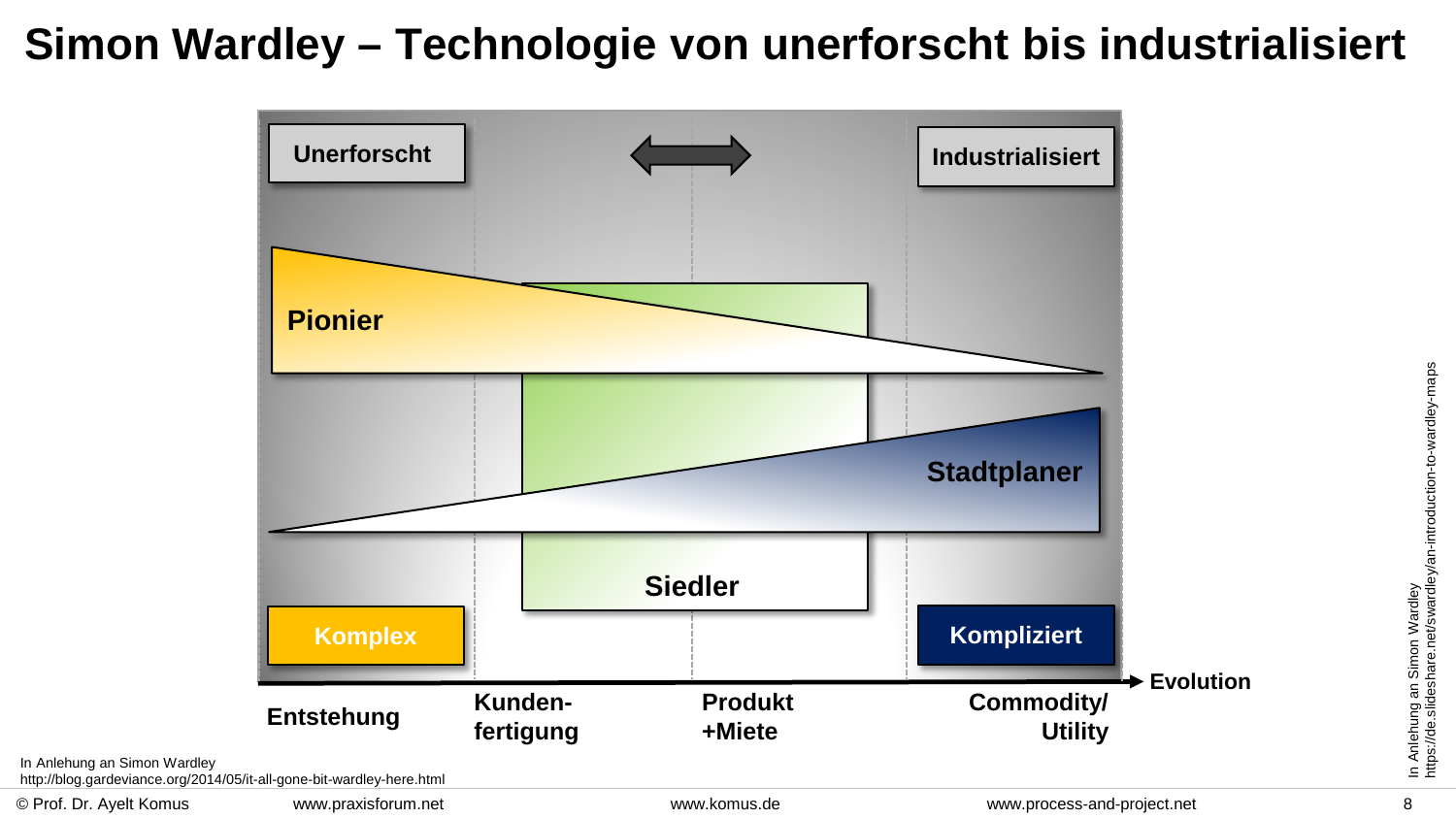#### **Pioniere, Siedler, Stadtplaner**

| <b>Pionier</b>             | <b>Siedler</b>           | <b>Stadtplaner</b>                 |
|----------------------------|--------------------------|------------------------------------|
| Auseinandersetzung mit     | Auseinandersetzung mit   | Auseinandersetzung mit             |
| Seltenheit                 | Wachstum                 | Definierte Aufgaben                |
| Unzureichendes Verständnis | Hohe Profitabilität      | Hohe Volumina                      |
| Abweichungen & Neuartiges  | <b>Reifende Produkte</b> | <b>Standardisiert &amp; Stabil</b> |
| Hoher Zukunftswert         | Wachsende Märkte         | Reife Märkte                       |
| Ständige Veränderungen     |                          |                                    |
| Ist zufrieden mit          | Ist zufrieden mit        | Ist zufrieden mit                  |
| Fehlern                    | Stetige Verbesserung     | <b>Operative Effizienz</b>         |
| Bauchgefühl                | Feedback                 | Metrisch gesteuert                 |
| Unsicherheit               | Trenderkennung           |                                    |
| Methoden                   | Methoden                 | Methoden                           |
|                            |                          |                                    |
| Agil                       | Lean                     | Pläne, Six Sigma                   |
| Schnelligkeit wichtig      | Macht den Erfolg möglich | Planbarkeit                        |
|                            |                          |                                    |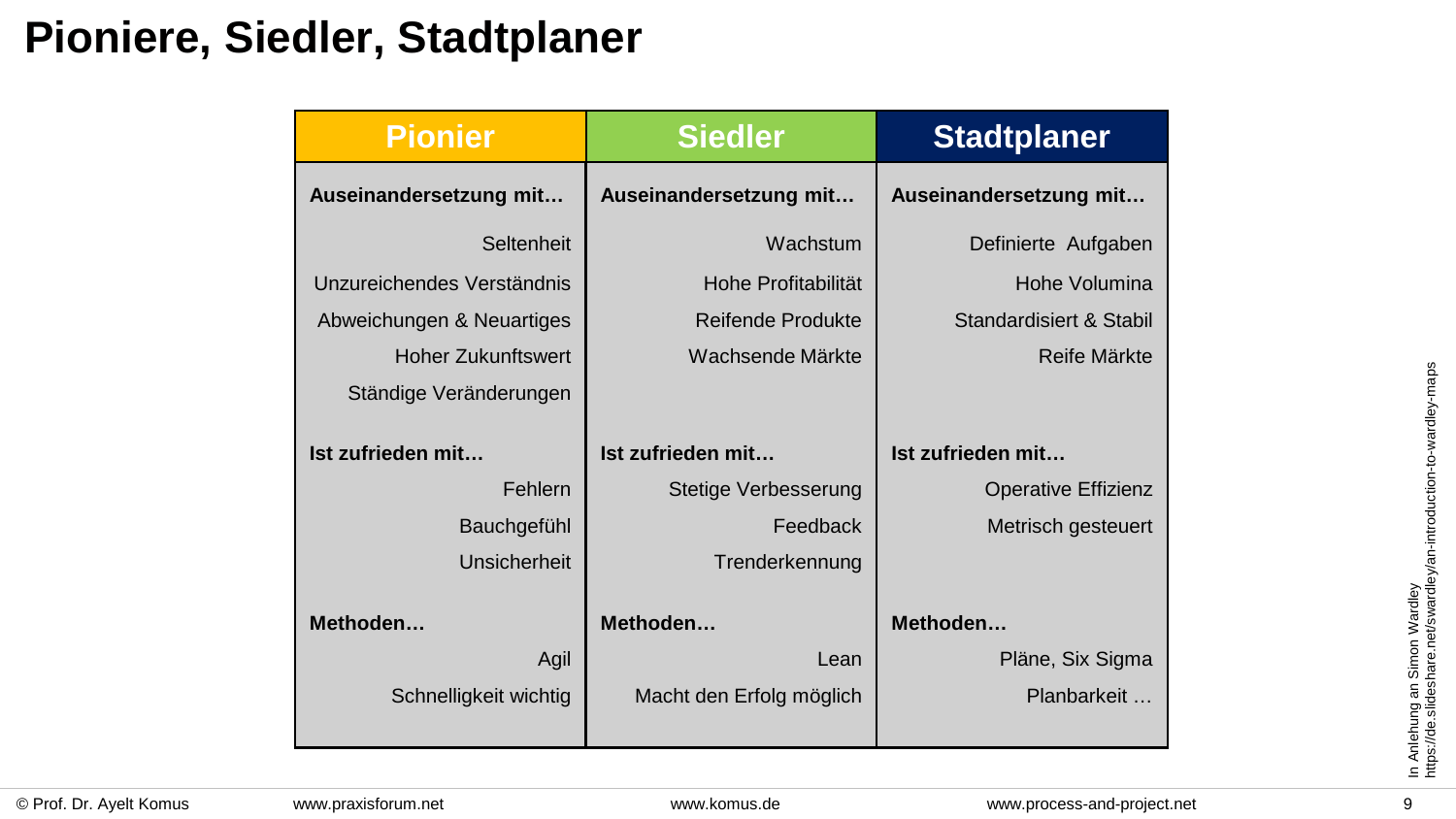# **Mapping - nach Wertschöpfungskette und Evolution**



© Prof. Dr. Ayelt Komus www.praxisforum.net www.komus.de www.process-and-project.net 10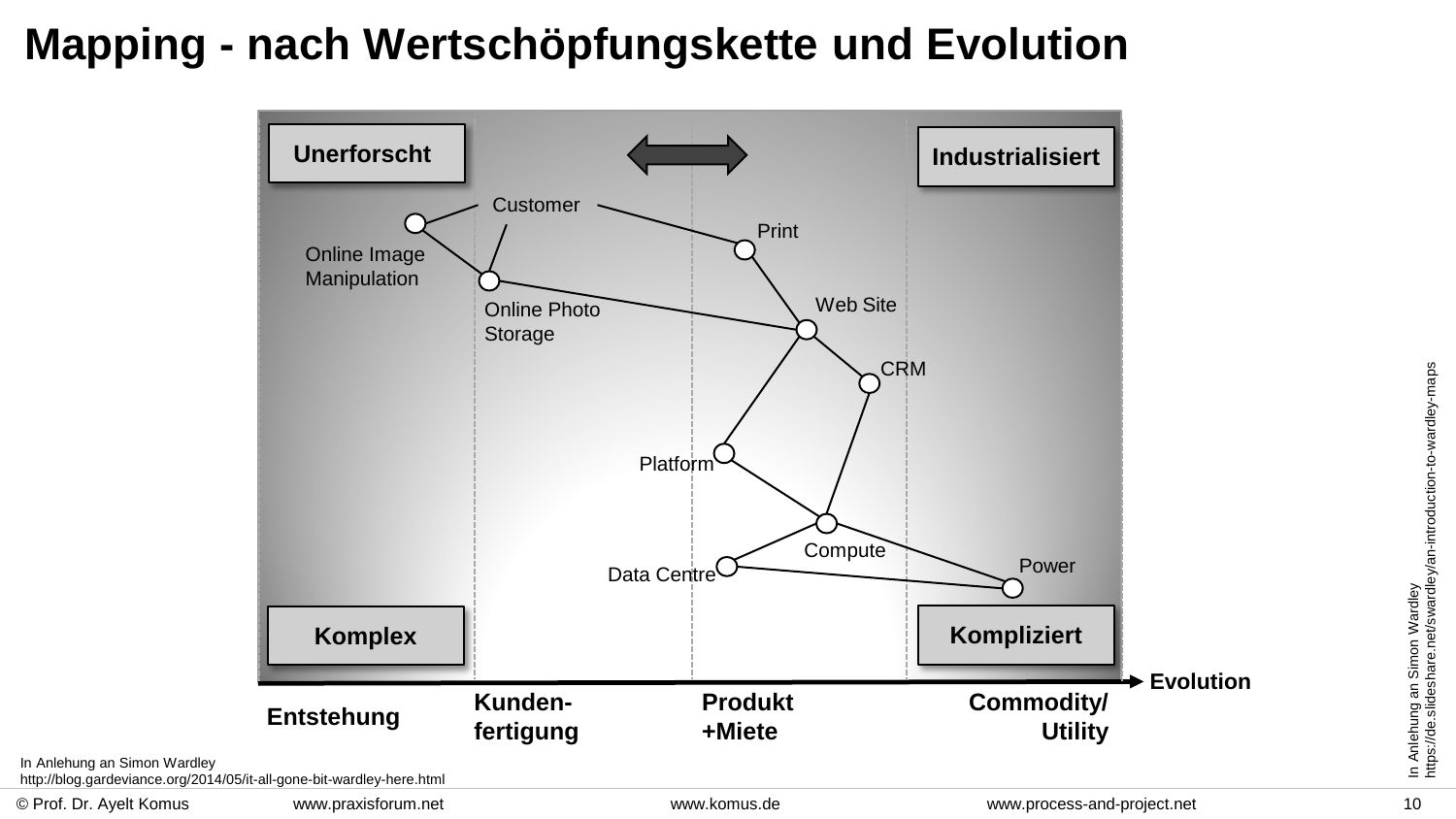## **Arbeiten mit Wardley-Maps – Antizipieren von Entwicklungen**

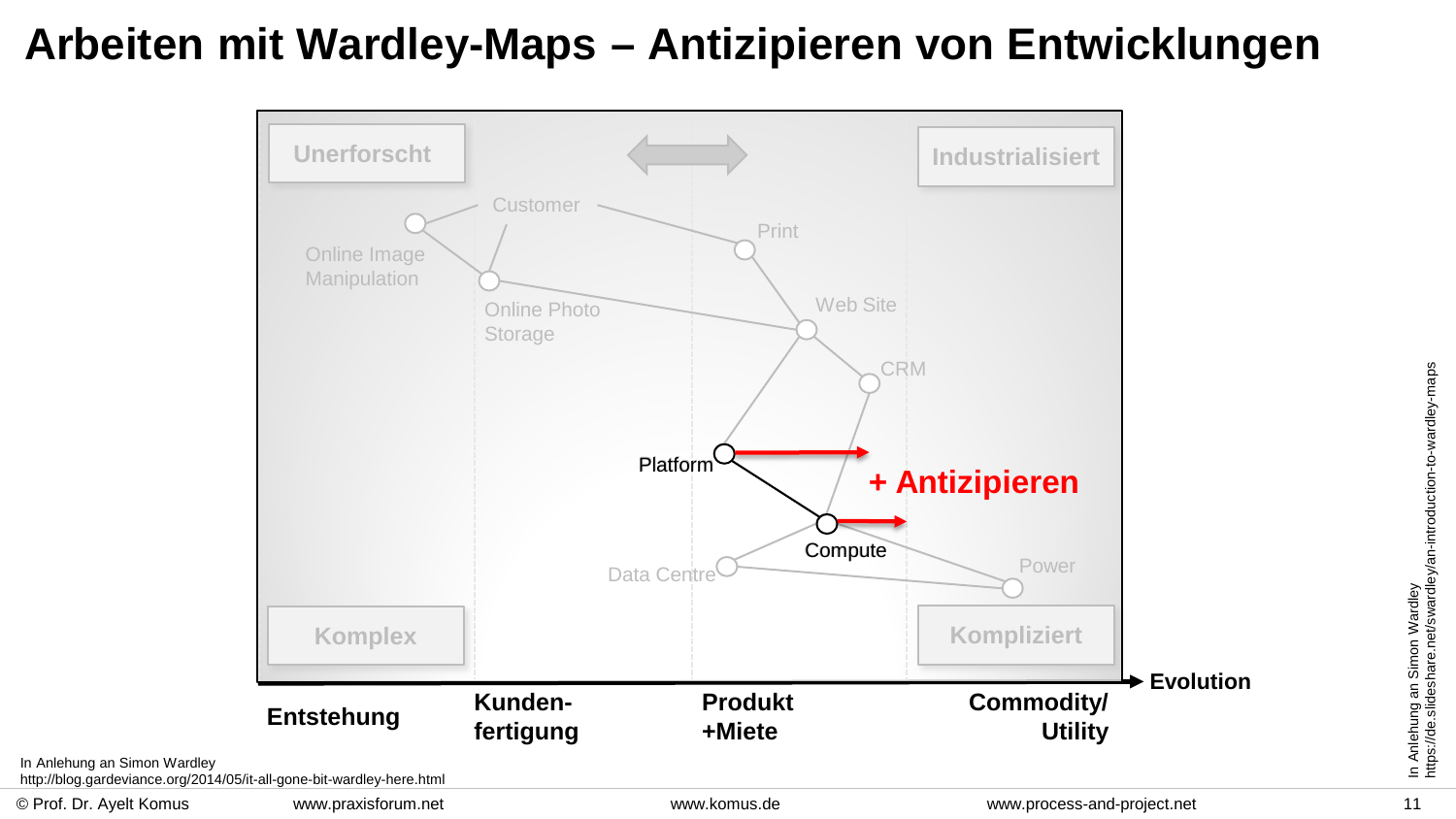## **Arbeiten mit Wardley-Maps – Entwicklungen beeinflussen**

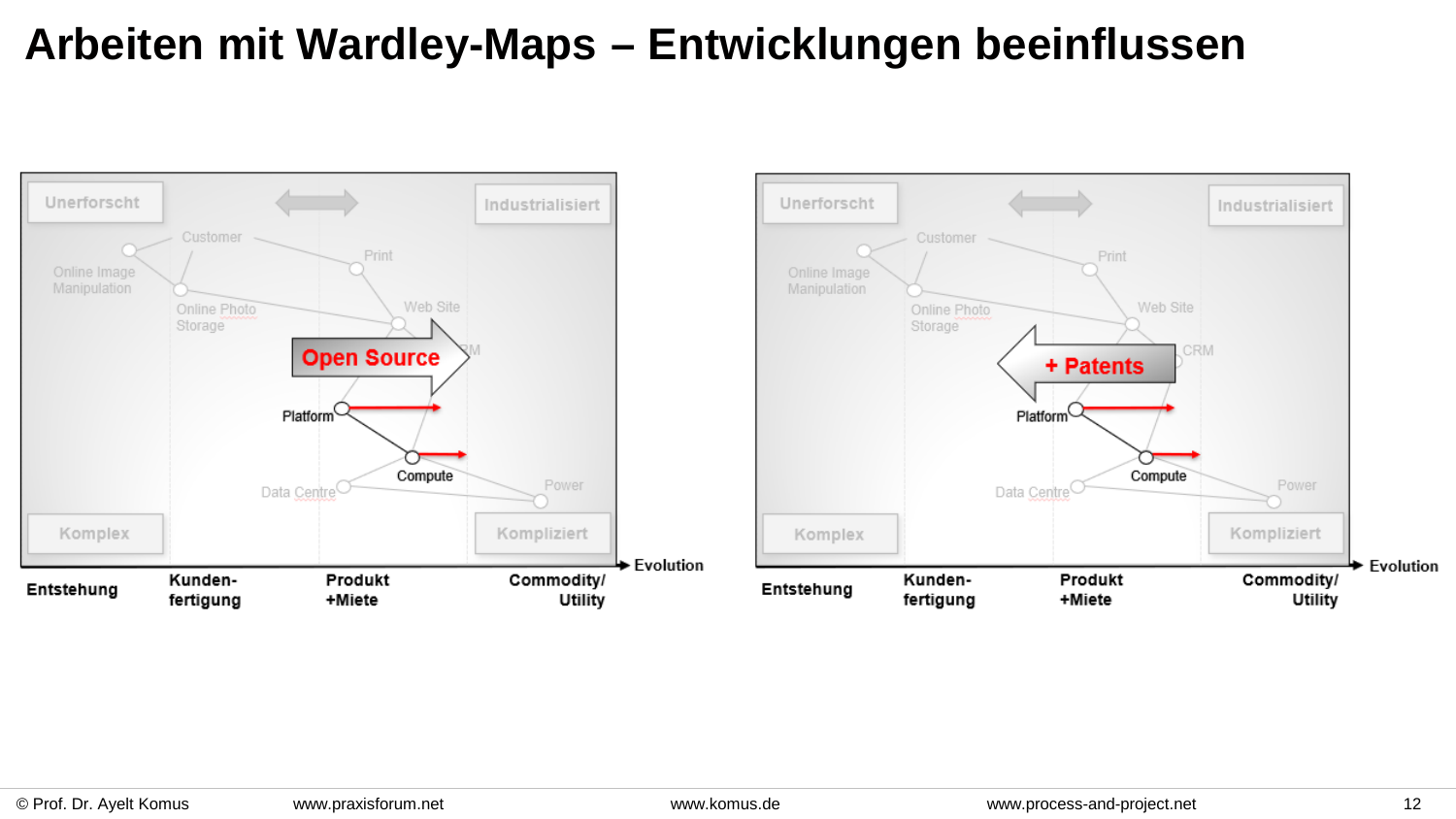### **Beispiele Projektmodule mit verschiedener Komplexität**



Courtesy of Heupel Consultants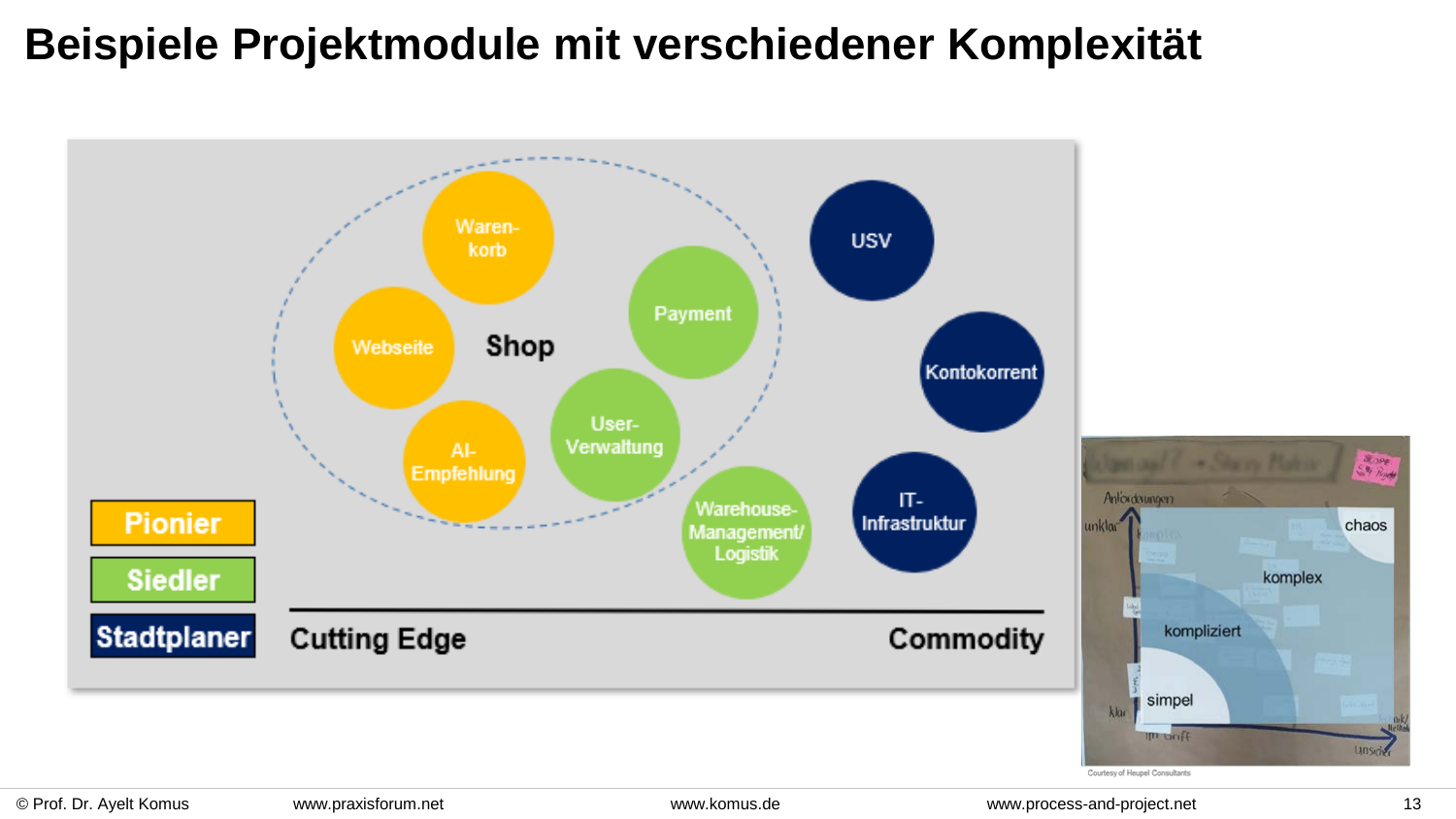### **Verschiedene Profilanforderungen über Projektverlauf**

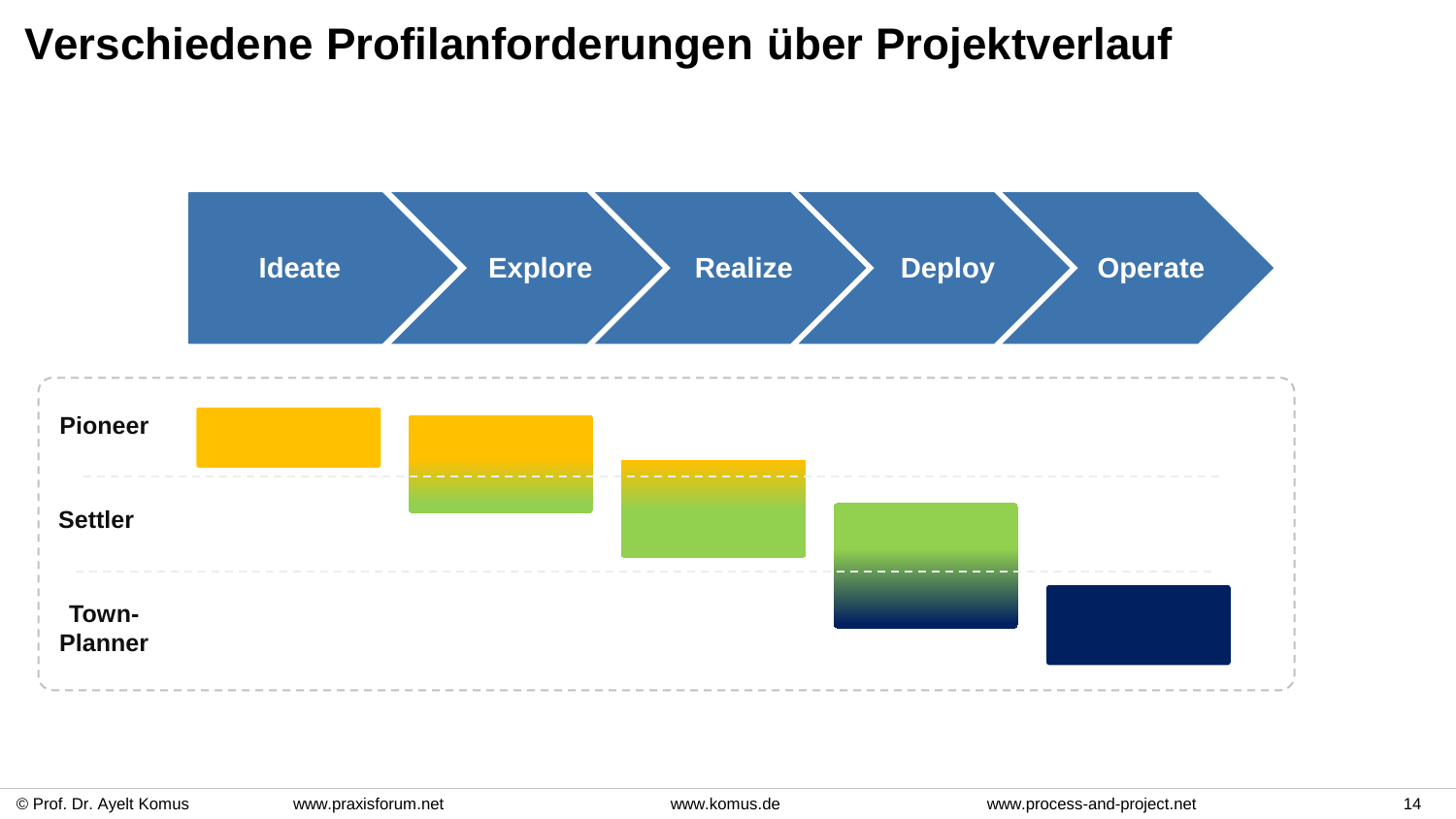#### **In a Nutshell: Wardley, Pioniere, Siedler, Stadtplaner**

- **Technologien und auch Unternehmens-Anwendungen durchlaufen Evolutionsphasen von Entstehung bis Reife**
- **In den verschiedenen Phasen braucht es unterschiedliche Fähigkeiten und Management-Ansätze**
- **Evolution lässt sich verstehen, vorhersehen, beschleunigen, verlangsamen**
- **Je nach Phase und Aufgabe bedarf es unterschiedlicher**  *Persönlichkeitsprofile* **– über den Projekt***verlauf* **und die verschiedenen** *Teilaufgaben*